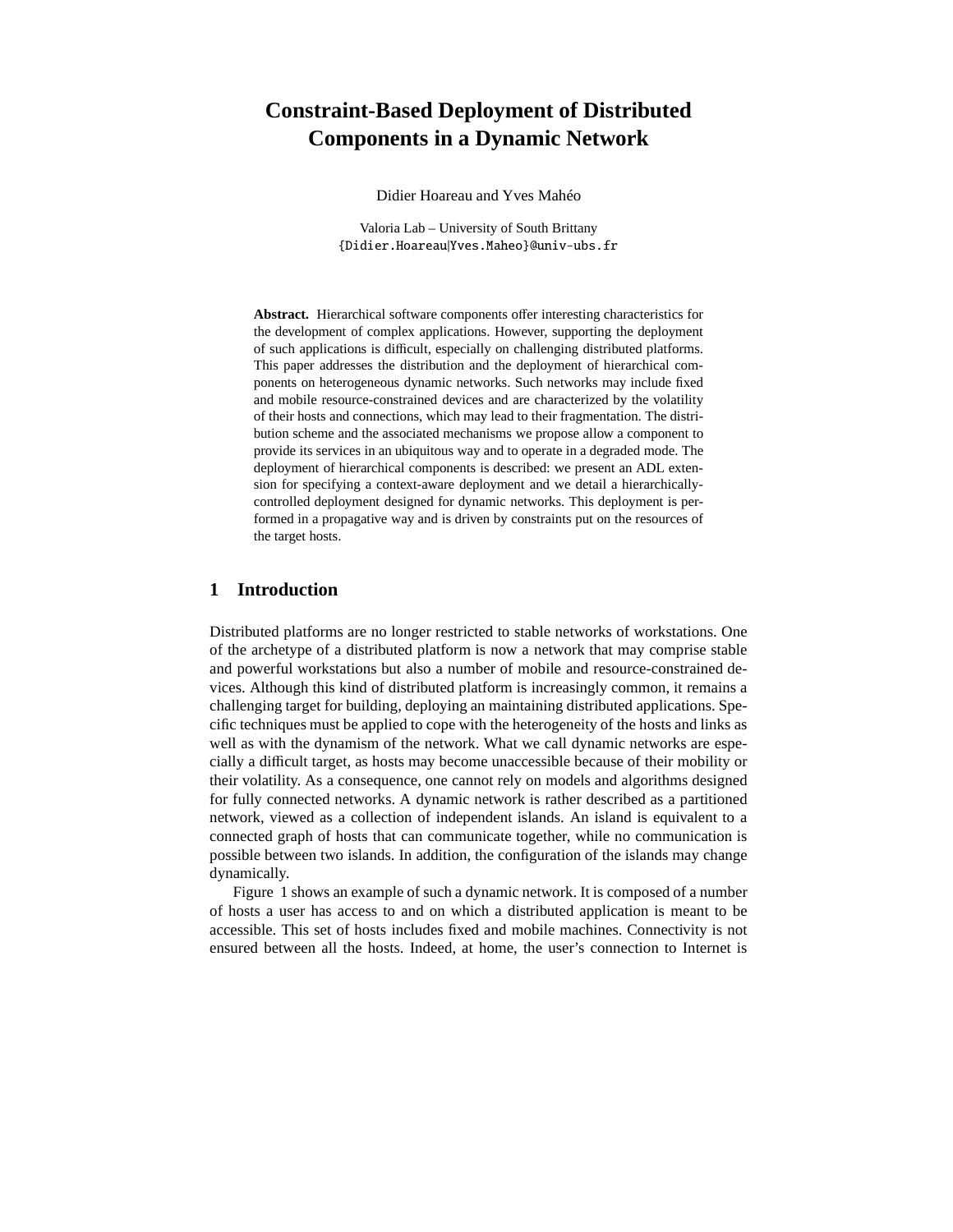

**Fig. 1.** Example of a dynamic network, possibly partitioned in three islands

sporadic and some of the devices are mobile (as such, they may become out of reach) and/or volatile (a PDA may for example be switched off frequently).

The applications that are to be executed on dynamic networks can be inherently complex. This complexity is even increased by the need to produce code that can adapt to the changes of the execution environment. Since a few years, the use of software components proved to be useful for developing complex distributed applications and many component models and their associated technologies are now available. In the component-based approach, the application is designed as an assembly of reusable components that can be bound in a versatile manner, possibly dynamically. Some of the proposed models are known as hierarchical models. They offer the possibility of creating high level components by composing components of lower abstraction level, which represents a software construction principle that is natural and expressive. In such models, a component –that is then called a composite component– can be itself an assembly of components, recursive inclusion ending with primitive components that encapsulate computing code.

Using a hierarchical component-based approach for building an application that targets a dynamic network seems an attractive solution. Yet, several problems remain that are not dealt with available component models and component execution supports. In particular, the two following aspects have to be dealt with: (1) how to deploy a hierarchical component in a dynamic network while ensuring that this deployment respects the architecture of the application and adapts itself to the resource constraints imposed by the target platform? (2) how to allow a distributed execution of the components, i.e. to allow interactions between components in a not-always-connected environment? This paper describes a distribution scheme of hierarchical components and its associated deployment process that target dynamic networks. Because of the very constrained environment in which the application is to be deployed, we can hardly envisage a permanent access to the services offered by the application or an optimal utilization of the resources. The emphasis is put on finding a distribution scheme and some deployment mechanisms that achieve a minimal availability while taking account of the environment.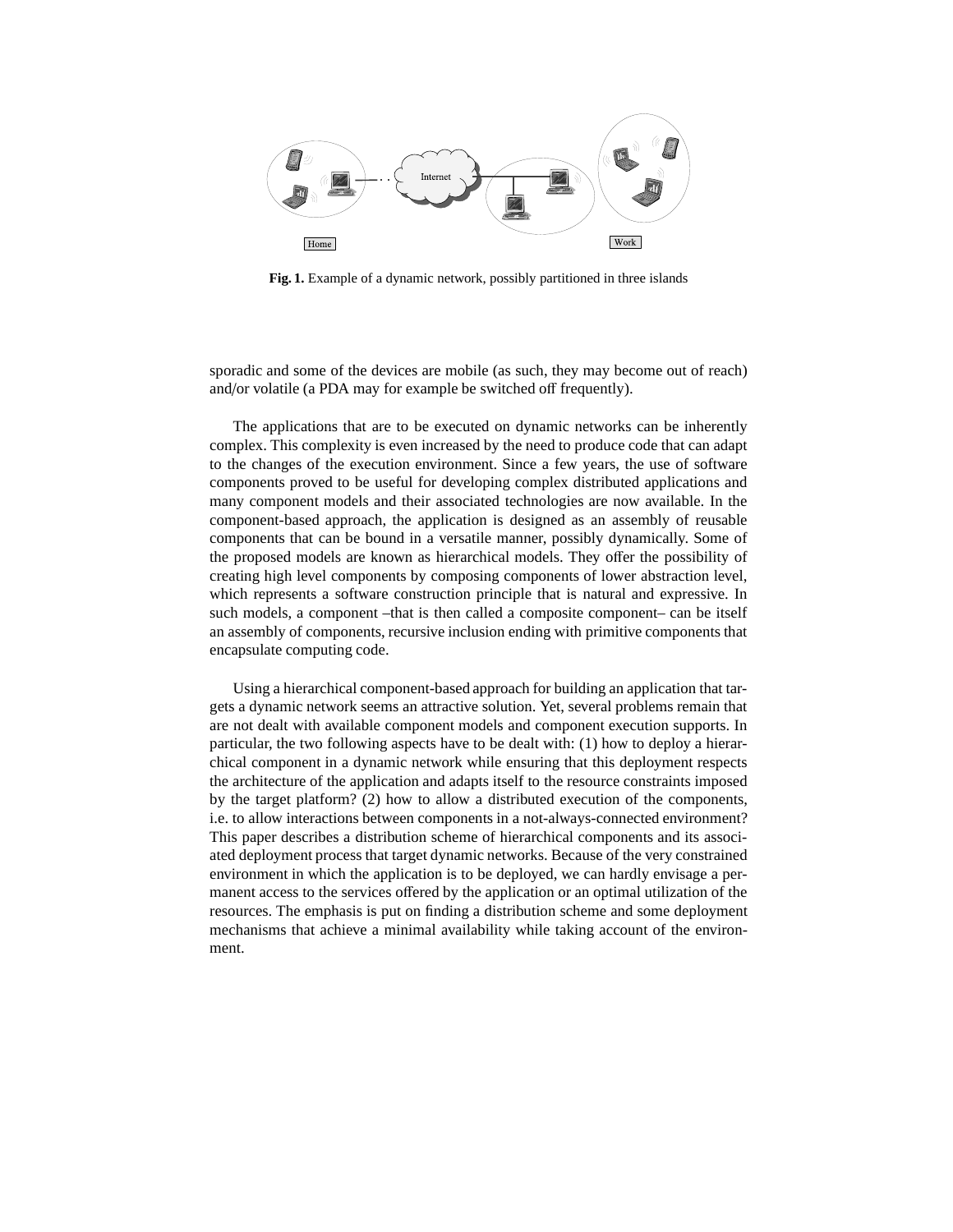#### **Outline of our approach**

The distribution scheme we propose is related to the hierarchical structure of the application. This scheme is based on the replication of composite components. Indeed, we allow a composite to be accessible on a set of hosts, although each primitive component is localized on a single host. Besides, we also allow a component to operate in a degraded mode in order to account for network disconnections without making the entire application unusable. The notion of *active interface* is added to the component model. Our runtime support detects network disconnections and deactivates some components' interfaces accordingly. Introspection on the state (active or inactive) of an interface is possible so as to allow the development of adaptive components.

The deployment of a component covers several parts of the life-cycle of a component. In this paper we focus on the last phases of the deployment, covering the instantiation of the component (that creates an executable instance from a component code), its configuration (that establishes the bindings to its interfaces) and its activation (that allows the other components to invoke its interfaces). The presented techniques should be complemented with component delivery mechanisms such as those described in [1].

The deployment of the hierarchy of components is specified in a constraint-based declarative way. The architecture descriptors of the components are augmented with deployment descriptors in which constraints on the resources required by components and on their possible location can be specified.

When the deployment is triggered, all the constraints listed in the deployment descriptor may not be satisfied immediately. The dynamism of the network makes the situation even more difficult as it may occur that the set of hosts that would satisfy globally the deployment constraints are never connected together at the same time, precluding any deployment. Instantiation of some components and their activation is however possible as we allow the components to operate in a degraded mode through the dynamic management of interfaces' activation. The deployment process we implement is thus a propagative process : the instantiation and the activation of a component are performed as soon as some resources that meet its needs are discovered. We propose an algorithm that supports this propagative deployment. The scalability of the process is ensured by the distributed and hierarchical organisation of the control. Moreover, we implement a distributed consensus that guarantees that the location constraints are satisfied even in the context of a partitioned network.

The paper is organised as follows. First, the model of hierarchical component we work on is presented and we explain how a hierarchy of components is distributed over a network. The concept of activation at the interface level is briefly exposed. In section 3 we give some details on the form of the deployment descriptor that complements the architecture description. Section 4 presents the overall propagative deployment process and details the distributed instantiation algorithm that forms the basis of the distributed deployment. Section 5 briefly describes the status of the development of our prototype. Finally, we cite the related works before concluding.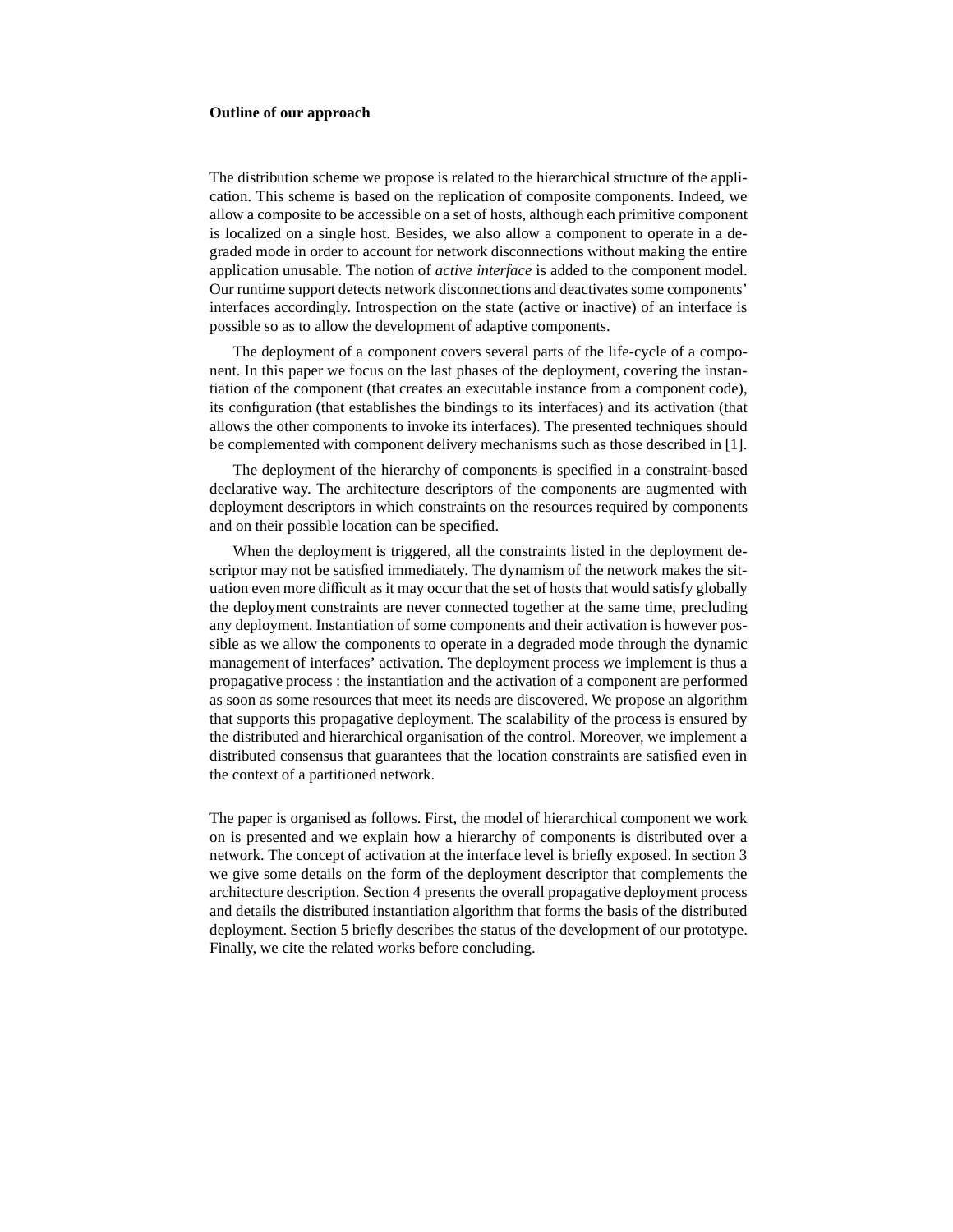# **2 Distributed Hierarchical Components**

We describe in this section what we understand by distributed hierarchical components, through the description of the basic features of our component model and of the way we have chosen for distributing the components over a network of hosts. Further details can be found in [2].

#### **2.1 Hierarchical Component Model**

In this paper, we consider a widely applicable hierarchical component model in which a composite component represents a more or less complex structure of interconnected components that can be used as a simple component with well-defined required and provided interfaces. Recursion stops with primitive components that correspond to computing units. Components are interconnected through bindings that each represents a link between a required interface and a provided interface. For practical reasons, we have chosen to base our development on the Fractal component model [3] and more precisely on its reference Java implementation Julia. However, the concepts developed in this paper could easily be applied to other hierarchical component models such as Koala [4], Darwin [5] or Sofa [6].

The notion of composite component is often used at design time and is found in so-called architecture description languages (ADL) [7]. In the applicative framework we have chosen, it is however interesting to also be able to manipulate a composite at execution time in order to ease dynamic adaptation. Therefore the composite is reified at runtime namely by a membrane object that stores the interfaces of the component and its configuration (the list of its subcomponents and the bindings between these subcomponents).

#### **2.2 Distribution Model**

As mentioned in the introduction, we wish to deploy a hierarchy of components on a distributed platform that is characterized namely by its heterogeneity and the volatility of its hosts. The application components are distributed on a set of hosts. The way this placement is performed is detailed in section 4. We focus here on the description of the mechanisms allowing a distributed execution of hierarchical components.

In our approach, the architecture of a component is coupled to its placement and this relationship is dealt with differently for composite components than for primitive components. As far as distribution is concerned, a primitive component executes on one host whereas a composite can be physically replicated on a set of different hosts. The main goal of composite replication is that the component's interfaces become directly accessible on several hosts. A composite component can then be seen as providing a ubiquitous service.

A single host is associated with a primitive component whereas a set of hosts is associated with a composite component. This set must be a subset of the set of hosts associated with the including component. By default, the placement set of a composite component is inherited from the including component.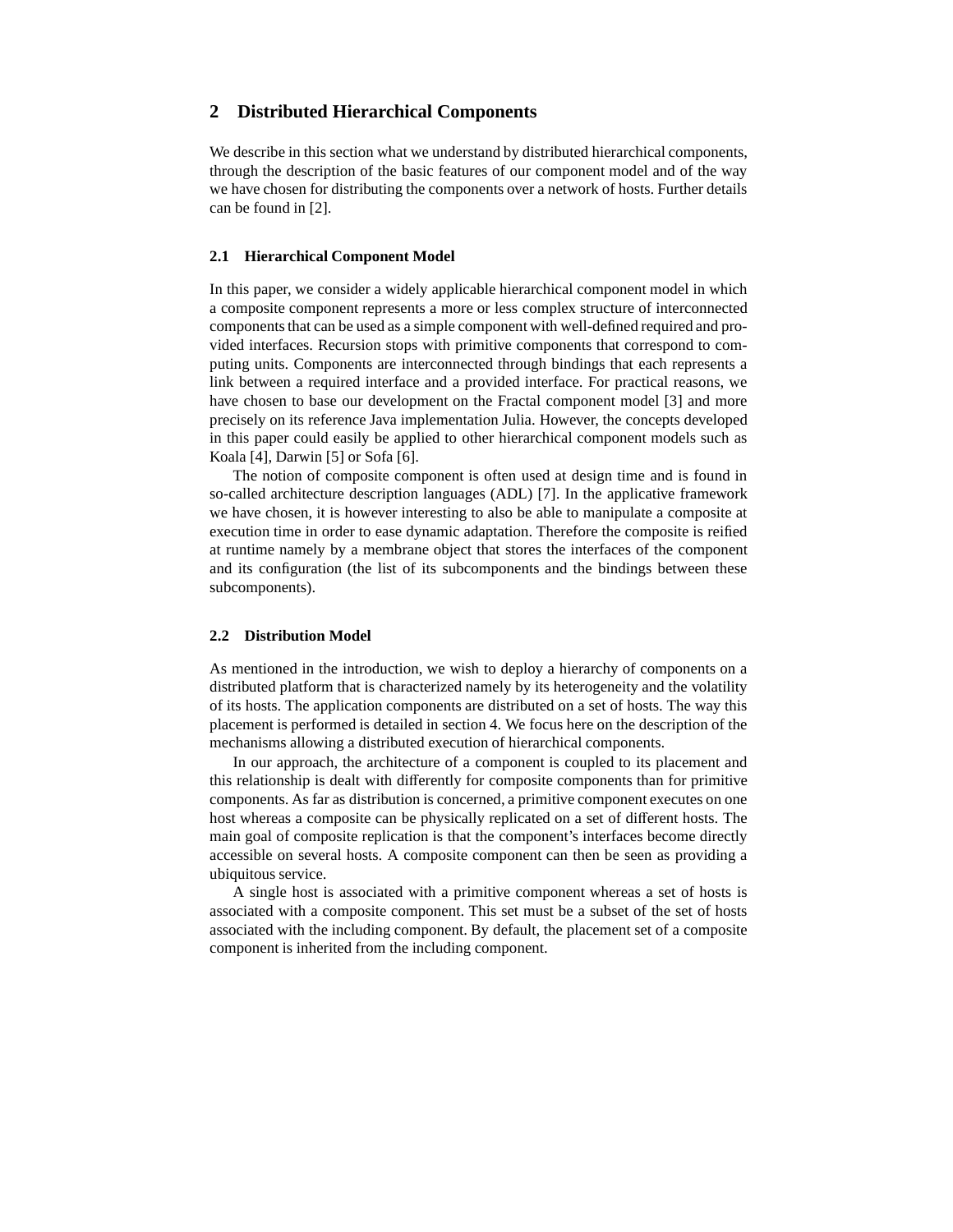At execution time, each instance of a composite component maintains locally information about the configuration of its subcomponents. Hence, a distributed composite component  $c$  distributed over a set of hosts  $H$  respects the following properties:

- **–** The provided and required interfaces of *c* are accessible on all the hosts *h<sup>i</sup>* of .
- **–** Let *c* be a composite component that contains a *primitive* subcomponent *p*. There exists a single host  $h_i$  on which  $p$  executes. For every host  $h_j \in \mathbb{H}$  ( $j \neq i$ ), there exits  $c_j$ , an instance of  $c$  on  $h_j$ . Each  $c_j$  holds a remote reference to  $p$  (in a proxy).

#### **2.3 Example**

We give in this section an example of an application made of hierarchical components and we detail how it can be distributed on a given set of hosts.

Figure 2 depicts the architecture of a photo application that allows the user to search for a number of photos in a repository and to build a diaporama with the selected photos. The top-level composite component (*PhotoApp*) includes a generic component devoted to document searching (*DocumentSearch*). This component is also a composite component (taken off the shelf); it is composed of a *DocumentFinder* and a *DocumentBu*ff*er*. The primitive *DocumentFinder* component provides an interface for issuing more or less complex requests based on the names of documents, on their subjects or some other meta-information, and for selecting the corresponding documents from a given set of documents (a repository). The selected documents are passed to a *Document-Bu*ff*er*. Apart from an interface for adding new documents, the primitive *Document-Buffer* component provides an interface for sorting and extracting documents. This provided interface and the one of *DocumentFinder* are accessible as provided interfaces of the *DocumentSearch* component. Finally, the *DocumentSearch* component is bound to a *PhotoRepository* component that constitutes the specialized document repository and a *DiapoMaker* component which allows the selected photos to be assembled in a parameterizable diaporama.



**Fig. 2.** Architecture of the photo application (in UML 2.0)

Consider that the photo application is meant to be usable from any of the five machines owned by the user (hosts  $h_1$  to  $h_5$ ), in a dynamic network similar to the one depicted in figure 1. Hence, the target set of hosts associated with the *PhotoApp* component is  $\{h_1, h_2, h_3, h_4, h_5\}$ . A subset of these hosts is dedicated to the distributed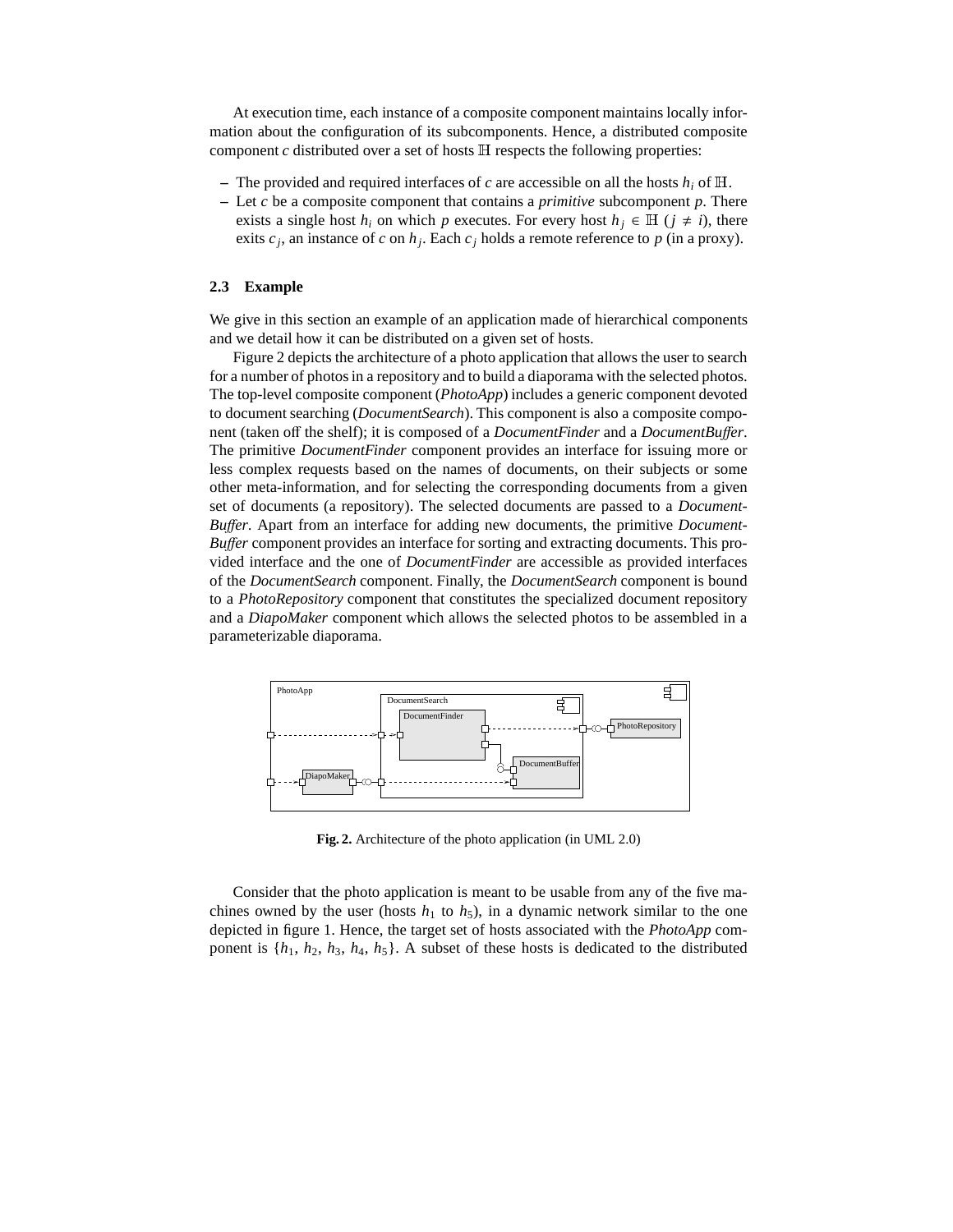execution of the composite component *DocumentSearch*, say  $\{h_1, h_2, h_3\}$ ,  $h_4$  and  $h_5$ being excluded for licence reasons for example. Moreover, some constraints on the required resources result in the following placement of the primitive components (see section 4 for details): *DocumentFinder* on *h*1, *DocumentBu*ff*er* on *h*2, *PhotoRepository* on *h*<sup>4</sup> and *DiapoMaker* on *h*5.

At runtime the membranes of the composite components are maintained on each of their target hosts. A membrane contains the interfaces of the component as well as the description of its architecture (subcomponents and bindings). The instances of components (primitive or composite) that are not present are represented by proxies. Note that for a primitive component, the proxy is linked to the distant (single) instance of this primitive whereas for a composite component, the proxy is linked to one distant instance of the (partially replicated) membrane.

Figure 3 summarizes the placement of the components and shows the runtime entities (architectural information and instances) maintained on *h*<sup>1</sup> and *h*<sup>4</sup> for our PhotoApp example.



**Fig. 3.** Placement of components and entities maintained on host  $h_1$  and  $h_4$ 

### **2.4 Support for disconnections**

The replication of a composite component eases the access to the services it implements as it makes possible to use its provided interfaces on each host. However, because of network disconnections, from a given site, access to a remote component can be interrupted. Consequently, a method invocation in this case may raise some kind of a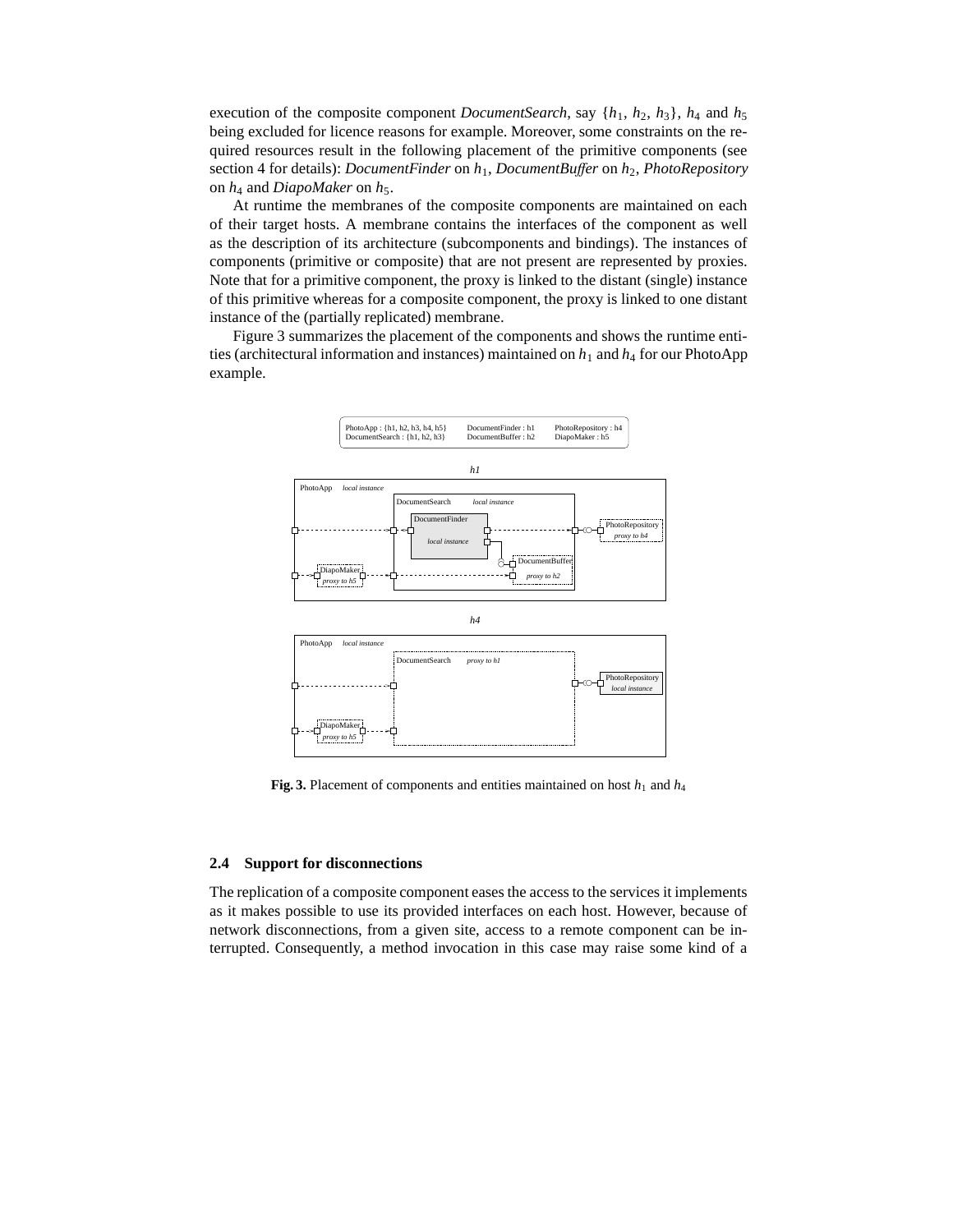network exception. This problem is not specific to our approach but appears as soon as remote references are used, that may point to unaccessible components at any time. In a context of hierarchical components, the technique that consists in deactivating a component as soon as one of its required interface is unbound is very penalizing as a single disconnection will end up by ricochet with the deactivation of the top-level component, that is the deactivation of the entire application. In the dynamic environments we target, where disconnections are frequent, the application is likely to be rarely usable.

We address this problem in the following two ways:

- **–** We introduce the notions of active and non active interfaces. We maintain the state (active or not) of an interface according to the accessibility of the component's instance it is bound to. Moreover, we add a control interface to components to allow introspection on the state of its provided and required interfaces.
- **–** We allow the execution of a component even if some of its interfaces are not active.

On the PhotoApp example, if a disconnection occurs between  $h_1$  and  $h_4$ , the *PhotoRepository* component is no longer accessible from *h*1. The disconnection is detected by a dedicated monitor, and consequently, the required interface of the *DocumentSearch* component is deactivated. This triggers the deactivation of the corresponding required interface of the *DocumentFinder* and then of its provided interface. However, the second interface of *DocumentSearch* (the one bound to *DiapoMaker*) can remain active as the *DocumentSearch* component is still accessible. Globally the application is still usable, although in a degraded mode, as diaporamas can still be built from the document buffer.

Notice that this approach has an obvious impact on the programming style required when developing components, as the state of an interface should be tested before invoking methods on this interface. Indeed, the uncertainty of the accesses to needed (or required) services –inherent to the targeted dynamic platforms– enforces adaptable code. The provision for tools to introspect on the availability of the interfaces is a minimal answer that should be complemented by other facilities for describing or applying, for example, adaptation strategies. This involves research at language level and middleware level that is out the scope of the presented work.

## **3 Deployment Specification**

When considering the deployment of distributed components, the key issue is to build a mapping between the component instances and the hosts of the target platform. This task implies to have some knowledge not only about the identity of the hosts involved in the deployment phase, but about the characteristics of each of them as well. Moreover, for a hierarchical component-based application, every component instance at each level of the hierarchy has to be handled.

At design-time, the designer is unlikely to know where to deploy each component regarding resource availability. This motivates the need to differ this task at runtime. We propose to add a deployment aspect to an existing architecture description language (such as [8, 9]).This will allow the description of the resource properties that must be satisfied by a machine for hosting a specific component.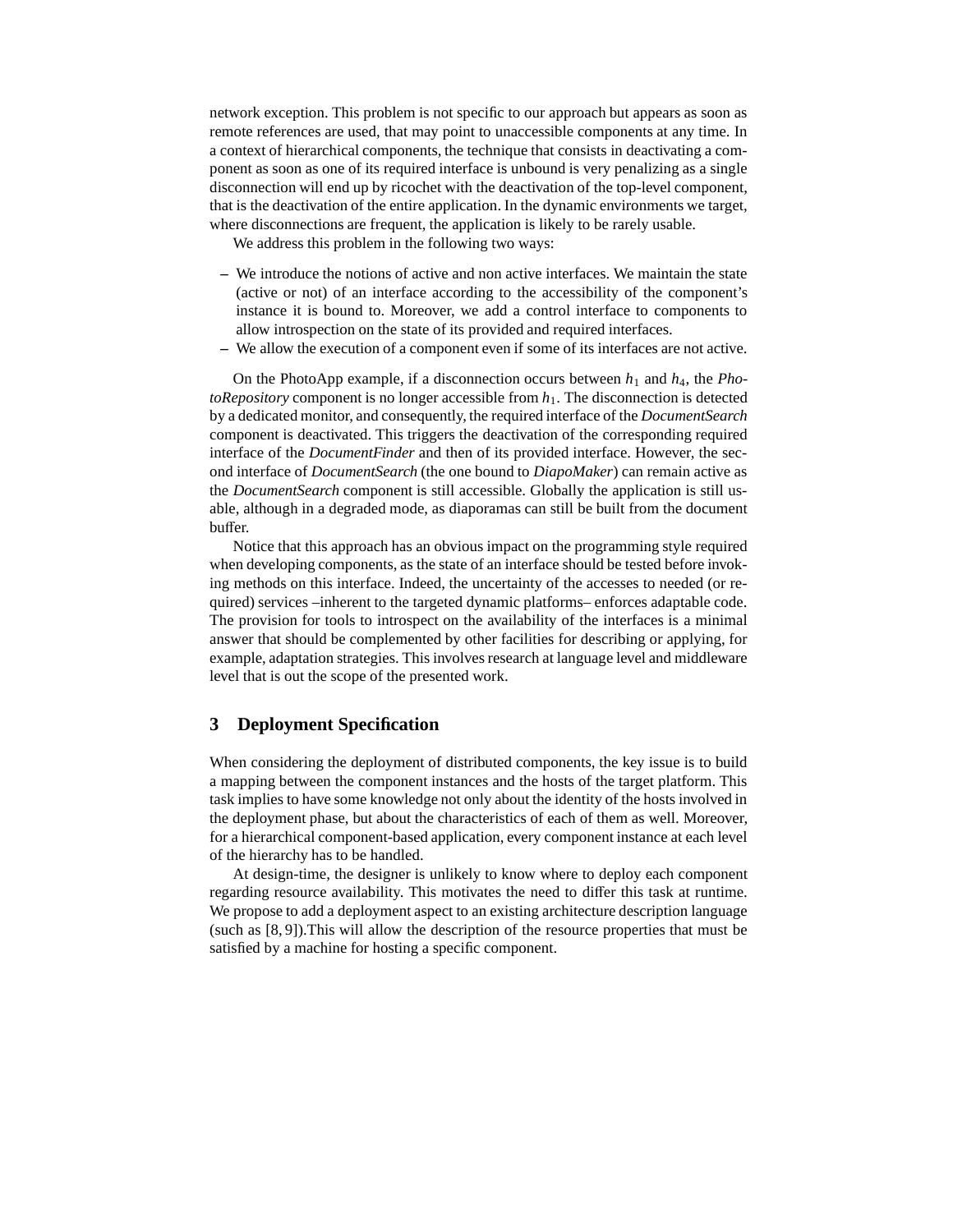We propose an extension to ADLs that makes possible the description of the target platform in a declarative way. The language we propose is purely declarative and descriptive and has a similar objective to the language described in [10]. It is not mandatory to give an explicit name or address of a target machine: the placement of components are mainly driven by constraints on the resources the target host(s) should satisfy. The choice of the machine that will host a component will be made automatically at runtime (during the deployment).

The description of the resources that the target platform must satisfy is defined in a deployment descriptor in which references to component instances (defined in the architecture descriptor) can be made. For each component, a *deployment context* is defined. Such a context lists all the constraints that a hosting machine has to satisfy. If these constraints are associated with a primitive component, one host will be authorized to instantiate this component whereas several hosts may be selected for hosting the membrane of a composite component, in accordance with our distribution model.

There are two types of constraints that can be defined in a deployment context: resource constraints (*ResCst*) and location constraints (*LocCst*). *ResCst*s allow hardware and software needs to be represented. Each of these constraints defines a domain value for a resource type that the target host(s) should satisfy. *LocCst*s are useful to drive the placement choice of a component if it occurs that more than one host is applicant.

|    | <component name="DocumentSearch"><br/><component name="DocumentFinder"></component></component> | 40 | <component name="DiapoMaker"><br/><deployment-context><br/><cpu <="" freq="1.5" th="" unit="GHz"></cpu></deployment-context></component> |
|----|-------------------------------------------------------------------------------------------------|----|------------------------------------------------------------------------------------------------------------------------------------------|
|    | <deployment-context></deployment-context>                                                       |    | operator =" $min"$ />                                                                                                                    |
|    | <resource-constraint></resource-constraint>                                                     |    | $free="50"$<br><memory< td=""></memory<>                                                                                                 |
| 5  | $<$ cpu freq="1.2"                                                                              |    | $directory = "/home/"$                                                                                                                   |
|    | $unit="GHz"$                                                                                    |    | $unit="MB"$                                                                                                                              |
|    | operator = "min" $/$ >                                                                          | 45 | operator = " $min$ "/>                                                                                                                   |
|    | $\le$ /resource-constraint>                                                                     |    |                                                                                                                                          |
|    |                                                                                                 |    |                                                                                                                                          |
| 10 | <location-constraint></location-constraint>                                                     |    |                                                                                                                                          |
|    | <target varname="x"></target>                                                                   |    |                                                                                                                                          |
|    |                                                                                                 | 50 | <component name="PhotoRepository"></component>                                                                                           |
|    |                                                                                                 |    | <deployment-context></deployment-context>                                                                                                |
|    |                                                                                                 |    | <resource-constraint></resource-constraint>                                                                                              |
| 15 |                                                                                                 |    | <memory <="" free="1" td="" unit="GB"></memory>                                                                                          |
|    | <component name="DocumentBuffer"></component>                                                   |    | $director y = "home,"$                                                                                                                   |
|    | <deployment-context></deployment-context>                                                       | 55 | operator =" $min"$ />                                                                                                                    |
|    | <resource-constraint></resource-constraint>                                                     |    |                                                                                                                                          |
|    | $\epsilon$ memory free="200"                                                                    |    |                                                                                                                                          |
| 20 | $unit="MB"$                                                                                     |    |                                                                                                                                          |
|    | operator =" $min"$ />                                                                           |    |                                                                                                                                          |
|    | $\epsilon$ /resource-constraint>                                                                | 60 | <component name="DocumentSearch"></component>                                                                                            |
|    | <location-constraint></location-constraint>                                                     |    | <locationconstraint></locationconstraint>                                                                                                |
|    | <target varname="y"></target>                                                                   |    | <operator name="exclude"></operator>                                                                                                     |
| 25 |                                                                                                 |    | <arg value="egilsay"></arg>                                                                                                              |
|    |                                                                                                 |    | <arg value="parvati"></arg>                                                                                                              |
|    |                                                                                                 | 65 | $<$ /operator >                                                                                                                          |
|    |                                                                                                 |    |                                                                                                                                          |
|    | <deployment-context></deployment-context>                                                       |    |                                                                                                                                          |
| 30 | <location-constraint></location-constraint>                                                     |    |                                                                                                                                          |
|    | <operator name="alldiff"></operator>                                                            |    | <deployment-context></deployment-context>                                                                                                |
|    | <arg varname="this.DocumentFinder.x"></arg>                                                     | 70 | <locationconstraint></locationconstraint>                                                                                                |
|    | <arg varname="this.DocumentBuffer.y"></arg>                                                     |    | <target hostname="ambika"></target>                                                                                                      |
|    | <td></td> <td><target hostname="dakini"></target></td>                                          |    | <target hostname="dakini"></target>                                                                                                      |
| 35 | $\epsilon$ /location-constraint>                                                                |    | <target hostname="mafate"></target>                                                                                                      |
|    | <deployment-context></deployment-context>                                                       |    | <target hostname="egilsay"></target>                                                                                                     |
|    |                                                                                                 | 75 | <target hostname="parvati"></target>                                                                                                     |
|    |                                                                                                 |    | <deployment-context></deployment-context>                                                                                                |
|    | (a)                                                                                             |    |                                                                                                                                          |
|    |                                                                                                 |    |                                                                                                                                          |

**(b)**

**Fig. 4.** Deployment descriptor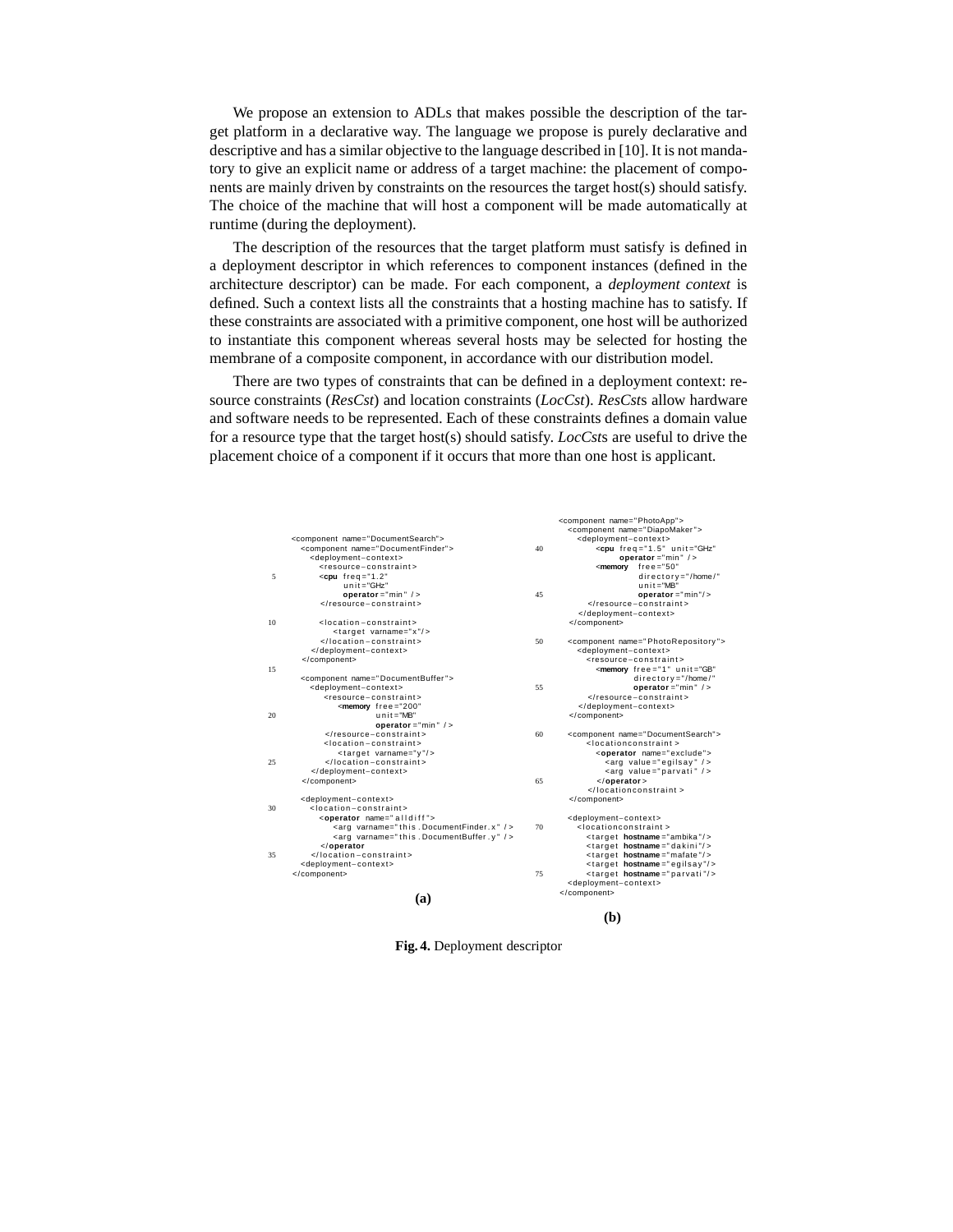An example of use of *ResCst* and *LocCst* is illustrated in Figure 4 which shows the deployment descriptor, in an XML notation, of the photo application introduced in the previous section. The descriptor **(a)** contains the constraints associated with the *DocumentSearch* composite component and descriptor **(b)** contains those of the *PhotoApp* component. Resource constraints are defined within the *resource-constraint* element. For every component, adding an XML tag corresponding to a resource type (e.g. cpu, memory) specifies a constraint on this resource the target host has to verify.

Location constraints are declared within the *location-constraint* element. The *target* element defines the set of hosts among which our runtime support will have to choose. Hosts can be represented in two ways: (1) by their hostname if their identity are known before the deployment or (2) by a variable. Such a variable can be used at the composite level to control the placement of components. This feature is achieved by the use of the *operator* element. This element allows relations between variables to be expressed. For example, in descriptor **(a)**, the *DocumentFinder* component is said to be deployed on host *x* and *DocumentBu*ff*er* on host *y*. Constraining *DocumentFinder* and *Document-Bu*ff*er* to be on two distinct hosts is achieved by using the *alldi*ff operator that declares *x* to be different from *y*. For a primitive component, at most one variable can be declared (because a primitive component will be placed on an unique host). Several variables can be used for a composite component, which is physically distributed over several hosts.

When composing the application, it is possible to use only variables. Then, the definition of the target platform is made at the first level of the hierarchy (for the component *PhotoApp* on the example) by adding the list of the machines that will be involved in the deployment (lines 71–75 on Figure 4). During the deployment, as it is detailed in next section, this set of machines, together with the location constraints will be inherited by the sub-components.

## **4 Deployment Process**

#### **4.1 Overview of the Propagative Deployment**

Because of the dynamism of the network on which we deploy our applications, it is not possible to base a deployment on a full connection of the different hosts. We are interested in a deployment that will allow an application to be activated progressively, that is, part of its provided services can be put at disposal even if some machines that are required for the "not yet" installed components, are not available. As soon as these machines become connected, the deployment will go along. Moreover, resource changes on any host may yield the deployment of components although is was not possible before. The deployment we present in this paper is thus asynchronous as it may not be possible to deploy every component immediately.

Once the architecture descriptor and the deployment descriptor have been defined, the deployment phase we consider in this article consists in choosing a target host for every component of the architecture. This selection has to be made according to the deployment context associated with every component. Indeed, the selected machine has to satisfy all the resource constraints and this machine must not contradict the location constraints. In the case of a primitive component, a single host has to be selected among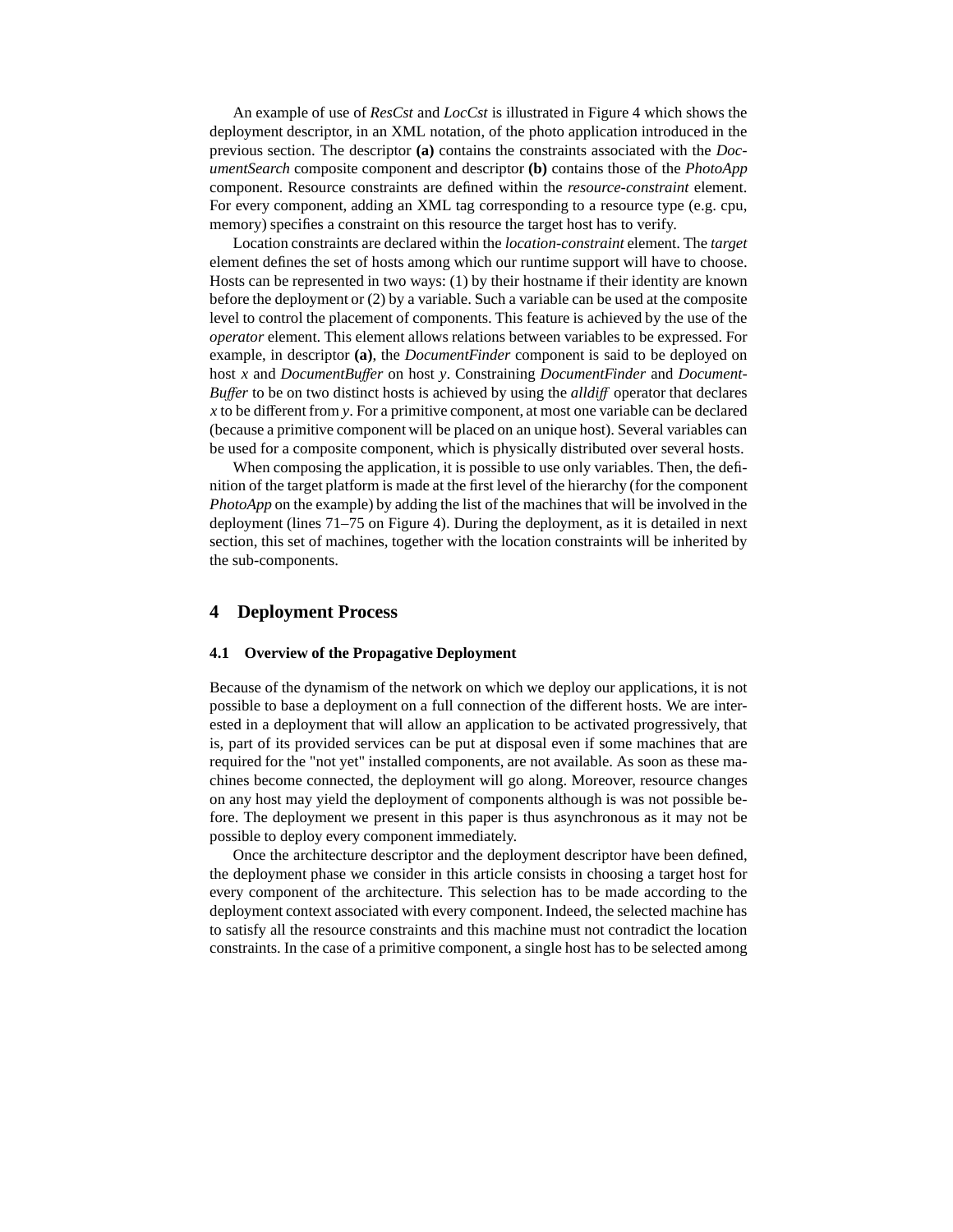several applying machines. For a composite component, the number of applicants can be greater than the set of machines over which this composite component has to be distributed. Controlling the selection of the target hosts is essential to guarantee the consistency of the application. Indeed, in a dynamic network where islands of machines may appear, we must avoid inconsistent decisions in two different islands. For example, we have to ensure that two distinct machines from two islands will not be selected for the hosting of the same primitive component.

In the following we present the general propagative deployment algorithm in two steps. First, we consider a fully connected environment. This will help us to focus on the resolution of the constraints expressed in the deployment descriptor and to describe a possible distribution of the instantiation tasks (thus the selection of target hosts) within a hierarchical architecture. Then we present the complete propagative deployment in a dynamic network where the main difficult aspect is to ensure a unique decision regarding component instantiation.

#### **4.2 Deployment in a Connected Network**

We consider in this section a fully connected network composed of a finite set of machines. Each machine is identified and no disconnection may occur. The propagative deployment in such a network consists in diffusing the architecture descriptor and the deployment descriptor to all the machines that are listed at the top level of the application (with the XML *target* element).

Then, once a machine has received these descriptors, a recursive process is launched in order to select the components that can be hosted on this machine. The main steps of this process for a machine  $m_i$ , for a component  $C$  are the following:

- 1. machine *m<sup>i</sup>* checks if it satisfies the location constraints associated with *C*. This corresponds to verifying if *m<sup>i</sup>* belongs to the set of the target hosts (see XML target element). If the *m<sup>i</sup>* is not concerned by the deployment (instantiation) of component *C*, the process returns for this component, else,
- 2. machine *m<sup>i</sup>* has to launch probes corresponding to the resource constraints of *C* (e.g. CPUProbe, MemoryProbe). If at least one probe returns a value violating a resource constraint (e.g. not enough free memory available), the process returns, else,
- 3. machine *m<sup>i</sup>* declares itself as an applicant host for component*C* and a collective decision has to be made. Indeed, more than one host may apply and if *C* is a composite component, it may have subcomponents with location constraint such as  $x \neq y$
- 4. once a choice has been made, all the applicants are informed of the value of the free variables and of the fact that they are authorized (or not) to instantiate component *C*. The process stops for hosts that are not authorized. For the others,
- 5. if *C* is a composite component, the process is performed recursively for all the subcomponents of *C*

In a connected network, there is no difficulty to make the collective decision described in point 3. We could for example choose before the deployment a machine *S* whose role is to decide a host among applicants. In this case, when a host *h* satisfies all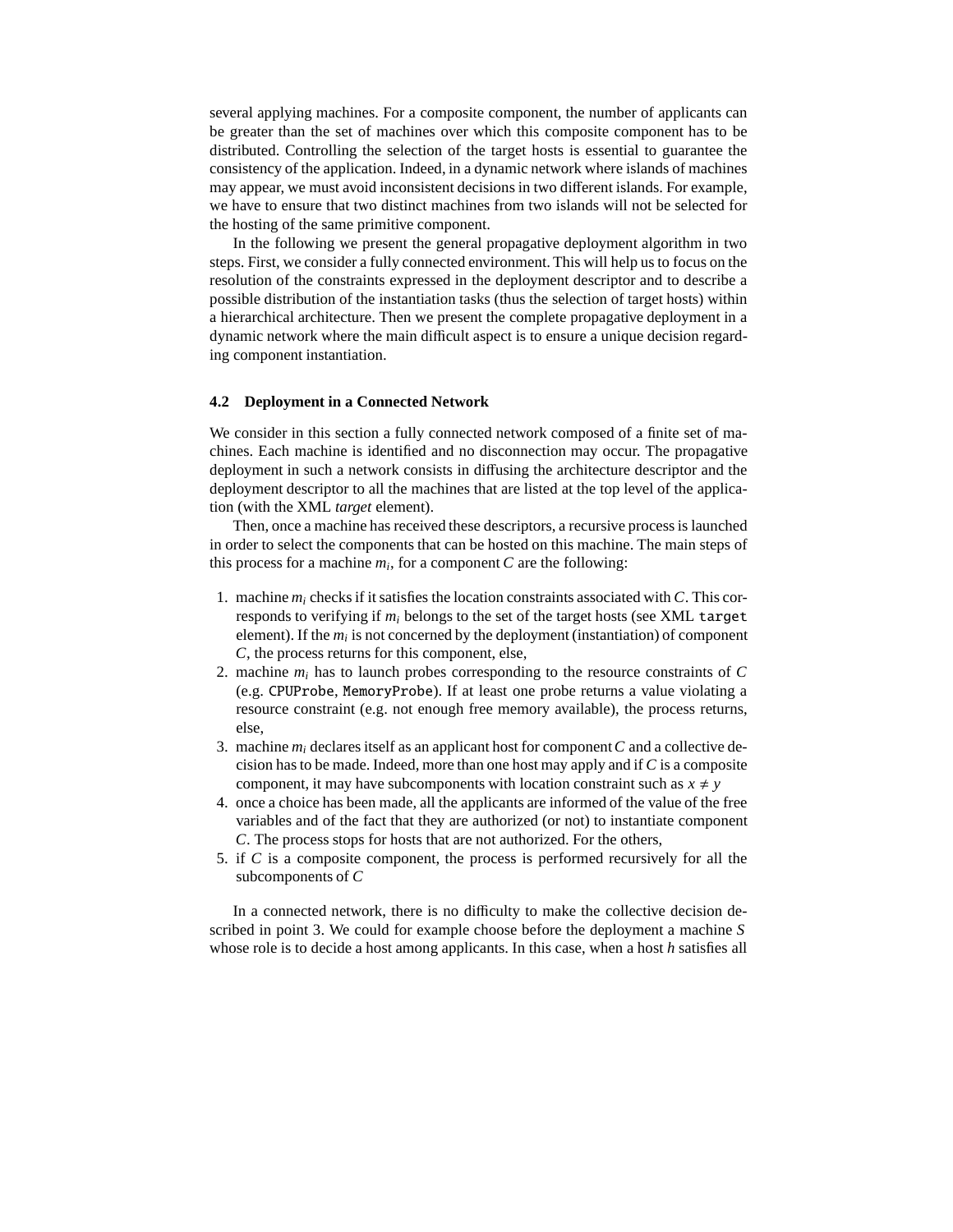the constraints attached to a component and thus becomes applicant, *h* announces itself to *S* and waits for a decision. However we prefer the approach of [11] where a deployment controller, which is in charge of well-defined tasks of the deployment, is defined for each composite component of the hierarchy. The main reason for such a distribution of the deployment controllers is scalability. Indeed, with this approach, parts of the application can be deployed independently according to its topology. Thus, we define a machine  $S_i$  per composite component of the hierarchy. This machine is responsible for the decision-making of its direct sub-architecture, *i.e.* it must choose among applicants those who don't contradict the location constraints. Applicants must be informed of the results. Thus, after a decision, each representative  $S_i$  sends to the applying hosts a new deployment descriptor which is updated with the new location information, *i.e.* the actual name of the machine hosting a specific component is added to the location constraints. Indeed, before the deployment, no explicit machine name is given and variables can be used to indicate applicant machines. For example, if the machines *ambika* and *dakini* are respectively attributed to components *DocumentFinder* and *DocumentBu*ff*er*, the following lines are added to descriptor **(a)**:

// replace line 11 by:<br>
<target varname="x" value="ambika"/> <target varname="y" value="dakini"/>  $\langle$  t a r g e t varname ="x" value ="ambika"/>

As a consequence of the decision, some components can be instantiated. In the case of composite components, the deployment process (local evaluation, applicant announcement, decision-making) goes along recursively.

However, it may be possible that a representative machine could not find any placement solution (because no combination of applicants fullfills all the location constraints). In order to propose to the representative a new possible placement, a machine that newly satisfies some resource constraints (for uninstalled components) declares itself as applicant.

#### **4.3 Deployment in a Dynamic Network**

The previous section, with the assumption of a fully connected network, has highlighted two main ideas of the propagative deployment: (1) each host does the evaluation of the constraints attached to the components and (2) the decision making is distributed over several machines, each of them representing a composite component of the application.

In a dynamic network all the machines may not be connected at the same time. In this kind of network, islands may exist and communication paths between machines may disappear. In such an environment, a deployment based on a full connection of the different machines at the same time is not conceivable. We may want to start the deployment (*i.e.* the instantiation of parts of the components and thus to put parts of the services offered by the application at disposal) while some machines may be disconnected or inaccessible. The component model presented previously (see section 2) allows an application to run in a degraded mode but the main difficulty here is to deal with the unicity of the instantiation of the–possibly statefull–components, which is difficult to ensure in a dynamic network. Indeed, we must avoid conflicting decision to be made in the different islands that may exist in such an environment. On one hand, a machine that represents a composite component, cannot be selected before the deployment, as in a fully connected network, since this machine may not be connected. On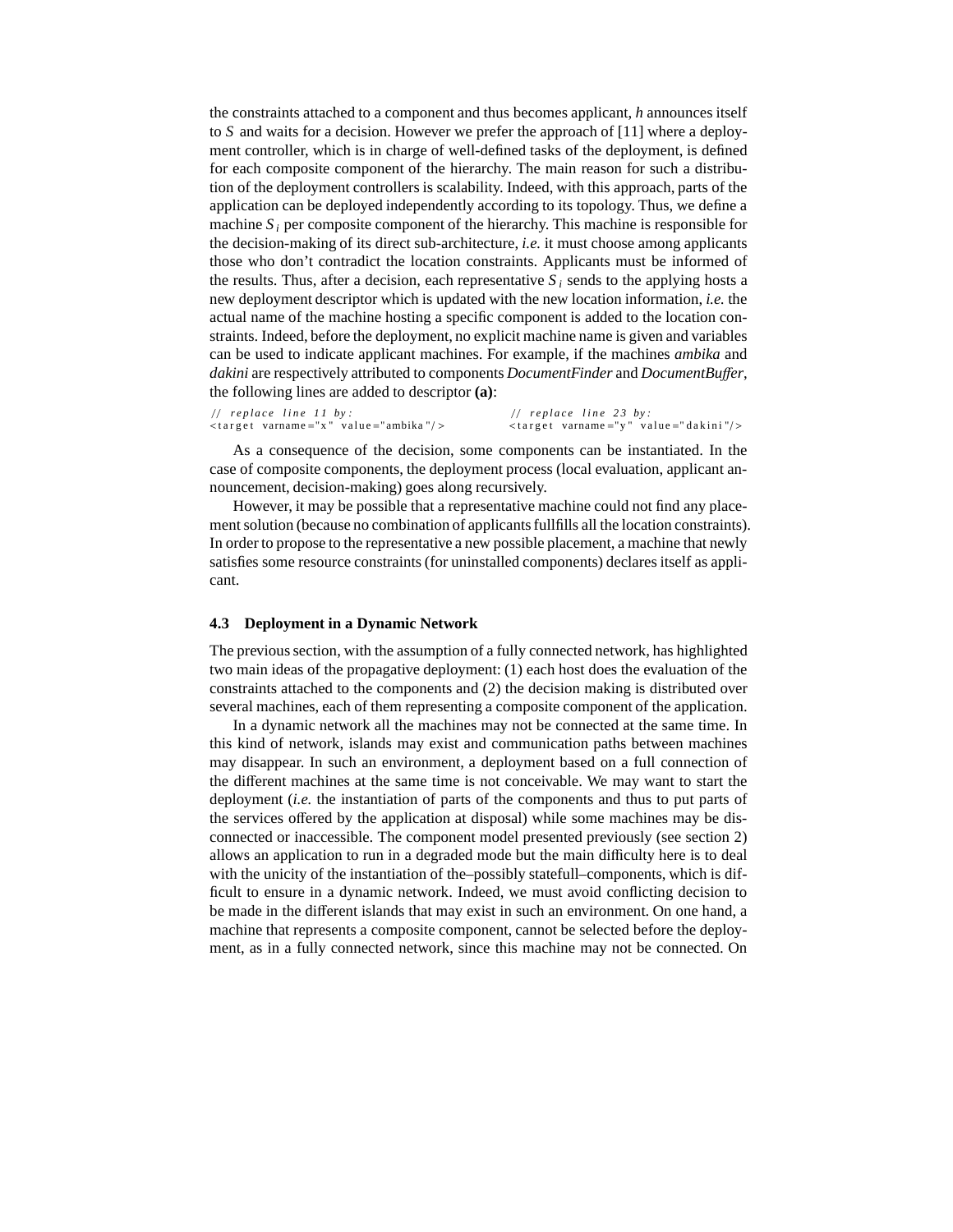the other hand, if we let each of the machines that host the same replicated composite component make a decision, we cannot guarantee that in two different islands contradictory instantiations may not be performed. We tackle this difficulty by considering the consensus problem: a set of machine has to decide on a same value regarding the representative of composite components.

We use the results of [12], in which the requirements of the consensus problem are relaxed. The authors have identified *conditions* for which there exists an asynchronous protocol that solves the consensus problem despite the occurrence of *t* process crashes. We define the consensus to select, for each composite that is replicated on several machines, a representative host that will make future decisions on where the direct subcomponents have to be instantiated.

**Algorithm** The main steps of the algorithm described in the previous section are not modified. The only change concerns the designation of a representative host for each node of the hierarchy. We use the algorithm of [12] to elect such a representative and to build a common view of the placement of the components.

The consensus algorithm requires that a majority of machines can be reached among the target hosts of the composite component. This majority is not the same depending on the composite component. For example, the photo application is distributed over  $\{h_1, h_2, h_3, h_4, h_5\}$ , as a consequence, the majority is reached when at least three of these machines are in the same island. Whereas for the composite DocumentSearch component, which is distributed over  $\{h_1, h_2, h_3\}$ , the consensus is possible when an island, composed of at least  $\{h_1, h_2\}$ ,  $\{h_1, h_3\}$  or  $\{h_2, h_3\}$ , is formed.

The consensus-based algorithm consists in:

- 1. ensuring that the selection of a host for a representative composite component is possible if an island is composed of a majority of machines,
- 2. selecting a machine  $S_i$  for the future instantiation decisions for each composite component of the hierarchy
- 3. updating the deployment descriptor with the identifier of the selected machine.

Points 1 and 3 guarantee that if a new island composed of a majority of machines is created, there is at least one machine that possesses the most recent version of the deployment descriptor. Thus no contradictory decision can be made in this island.

The consensus may not terminate (e.g. the number of hosts within an island may not be sufficient). In order to prevent this situation, we allow a newly connected machine to participate in this consensus. This is achieved by periodically broadcasting a message asking if a consensus is still in progress. In that case the newly connected machine collects the data that have already been exchanged between the other machines and proposes a value that can make the consensus evolve.

Once a representative composite component is chosen, due to the dynamism of the network, this composite may be in a non-majority island during a more or less amount of time. In this case, if an instantiation decision is made, it cannot decide any more whereas it may exists an other island in which a consensus can be reached. Thus, if such a decision has to be made and a majority of machines composes the islands, a new representative machine is selected and the deployment descriptor is updated. No conflict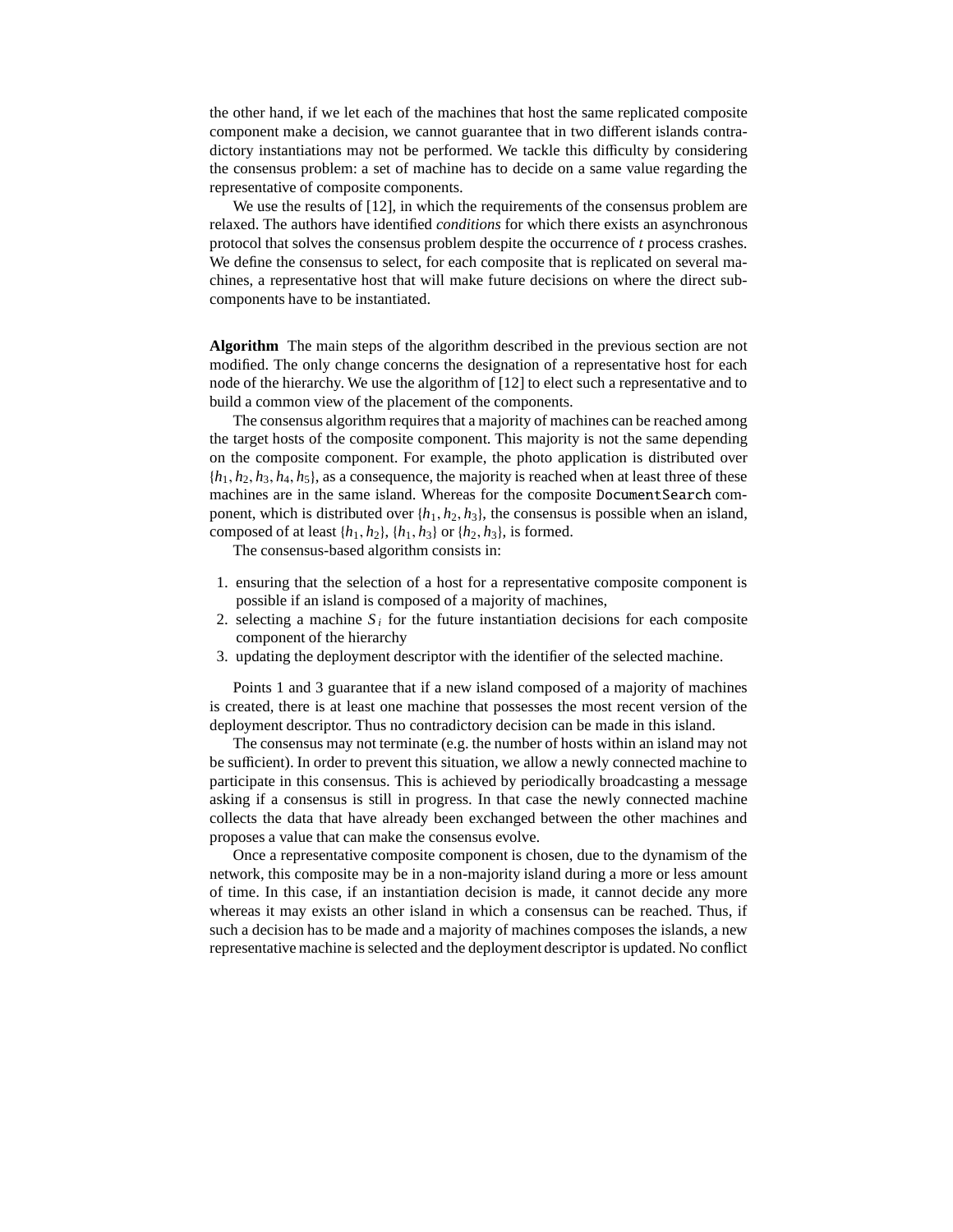will arise later, *i.e.* when the older representative belongs to a new majority islands. Indeed in such an island, it exists at least one machine that possesses the most recent version of the deployment descriptor, thus during the consensus, the older representative will learn the existence of the new one.

## **5 Implementation Status**

The propagative deployment presented in this paper is based on a constraint basedlanguage for the description of the placement of components according to resource requirements. Our current prototype has been implemented using Julia, a Java implementation of the Fractal component model [3]. The features of the ADLs described in section 3 have been implemented as new modules into the Fractal Architecture Description Language. Deployment descriptors can be specified graphically through an extension of FractalGUI.

In order to evaluate the constraints defined in the deployment descriptor, we have to collect information about resources on every host. We use  $D$ -Raje [13] –a framework developed in our team, dedicated to the observation of distributed system resources in Java– to define specific probes related to resource constraints. D-Raje is also used to model and to monitor the state of physical links between hosts. A disconnection can then be captured with the result that bindings between components are withdrawn and the corresponding interfaces are deactivated. Further details can be found in [2].

We are currently implementing a distributed test platform in order to tune our consensus algorithm considering parameters such as the numbers of hosts and the frequency of disconnections.

## **6 Related work**

The main aspects developed in this paper are related to a distribution scheme for hierarchical components on dynamic networks and to a resource-aware and propagative deployment.

Many works have taken into account a context-aware deployment, that is, the placement of components onto hosts according to some resource requirements. A formal statement of the deployment is given in [14] and a set of algorithms that improve mobile system's availability is presented. In [15] the authors propose a deployment configuration language (DCL) in which properties on the target hosts can be expressed. The deployment considered in this work extends the Corba Component Model, which is a flat component model. In [10], the authors present the Deladas language that also allows constraints to be defined on hosts and components. A constraint solver is used to generate a valid configuration of the placements of components and reconfiguration of the placement is possible when a constraint becomes inconsistent. But this centralized resolution is not suited to the kind of dynamic network we target. Moreover, the current version of Deladas does not consider resource requirements. These abovementioned works aim at finding an optimum for the placement problem of components. This aspect is not one of our objectives. Indeed, due to the dynamism of the environment, it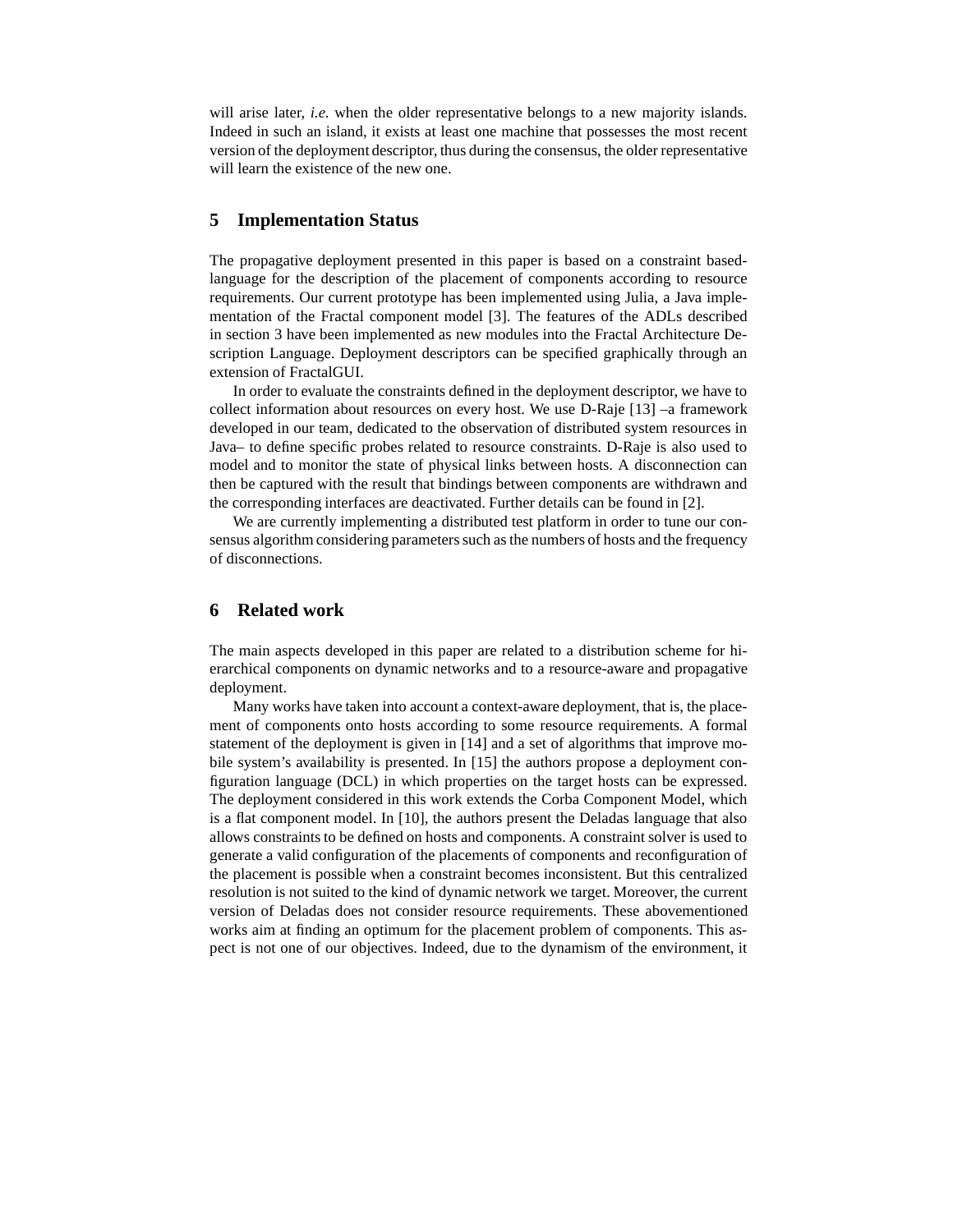is hardly feasible to define a quiescent state that will allow our consensus algorithm to decide on an optimal placement. Moreover, the solutions proposed are centralized.

In [16] a decentralized redeployment is presented. The configuration to be deployed is available on every host involved in the deployment. A local decision can then be made according to the local subsystem configuration state. However the choice of the components' location is made before the deployment process. The works presented in [11] on the deployment of hierarchical component-based applications is probably the closest to ours'. The authors describe an asynchronous deployment and use the hierarchical structure of the application in order to distribute deployment tasks. In the solution developed by the authors, a deployment controller is statically chosen and defined in the deployment descriptor. In our approach we could not decide at design-time which machine will host such a controller. The approach proposed by the authors focuses on functional constraints and thus resource requirements have not been taken into account.

## **7 Conclusion**

This paper has presented a support for deploying and executing an application built with hierarchical components on an heterogeneous and dynamic network. The main contribution of this work is that it attempts to take into account a challenging distributed target platform characterized by the heterogeneity and the volatility of the hosts, volatility that may result in the fragmentation of the network.

A distribution method has been proposed for hierarchical components. Composite components are made accessible on a set of hosts whereas each primitive component is localized on a single host. Besides, via the notion of active interface, we allow a component to operate in a degraded mode in order to account for network disconnections without making the entire application unusable.

We have presented a purely descriptive language for specifying deployment descriptors that allow for a context-aware deployment. This language is meant to extend some existing ADL. A deployment descriptor allows the description of the resource needs of a component and some placement constraints.

The deployment process we have defined is a propagative one. The instantiation and the activation of a component is performed as soon as some resources that meet its needs are discovered. This early activation is possible as some of its interfaces can remain inactive (the component then executes in a degraded mode).We have designed an algorithm that supports this propagative deployment in a dynamic network. The scalability of the process is ensured by the distributed and hierarchical organisation of the control. Moreover, we have presented a distributed consensus that guarantees that the location constraints are satisfied even in the context of a partitioned network.

The main direction of our future work consists in taking into account the possible modifications on the resources' availability after some component instantiations have been made. Indeed, even if we can respect for example a memory constraint on the instantiation of a given primitive component, the memory conditions may change that invalidates the choice afterwards. The mechanisms we have implemented in our deployment algorithm could be adapted for solving this problem, provided the component can be safely stopped. An autonomic deployment could thus be defined.